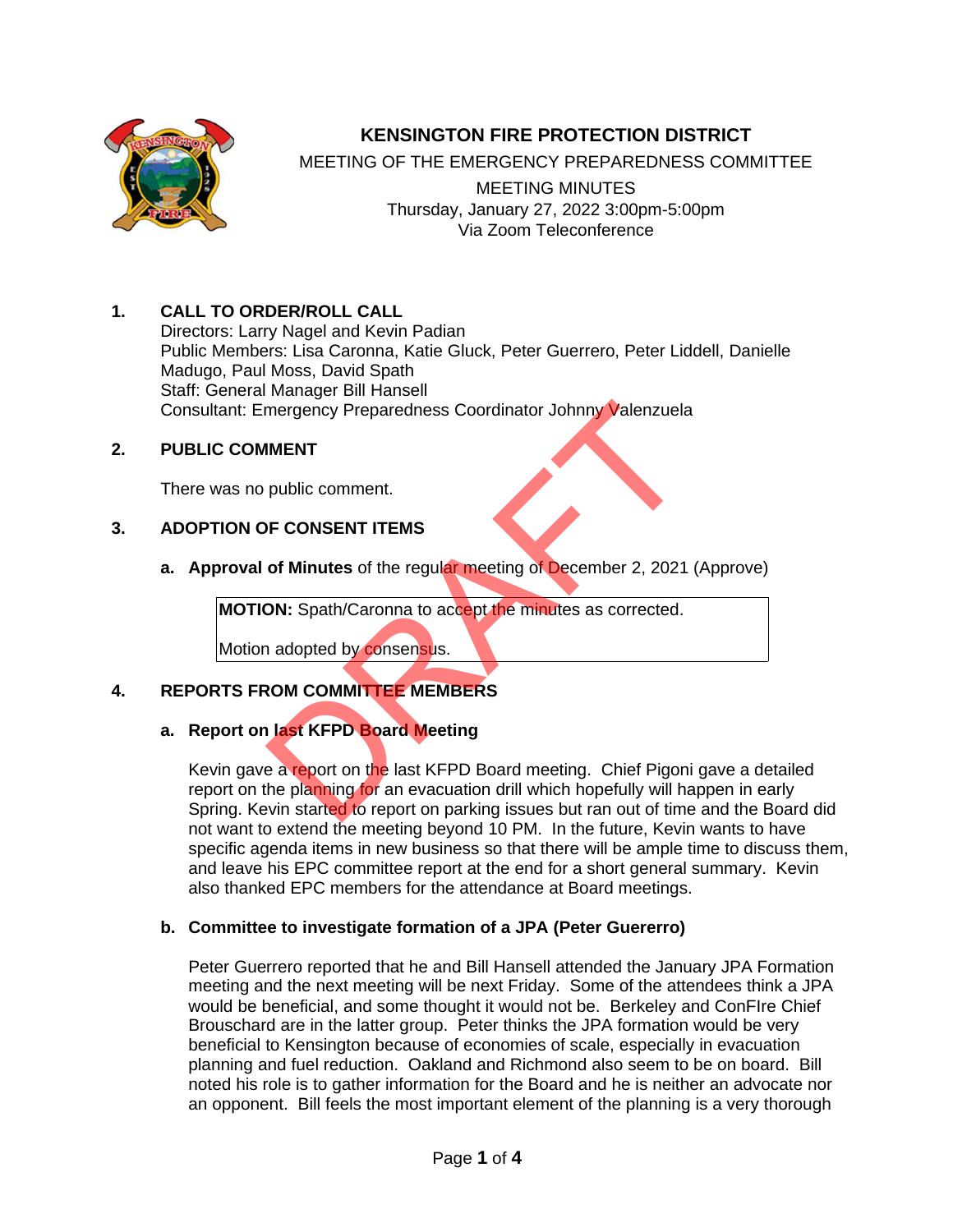gap analysis to determine what is needed and what is overlap. Bill talked with David Early from Placeworks who wanted to get Bill's input on whether a JPA was worth pursuing.

Peter noted that the JPA Committee is committed to meeting on the first Friday of the month until the summer and the February meeting will concentrate on a gap analysis. Peter noted that Chief Brouschard said at the last meeting that he was not convinced that a case had been made for a JPA. Peter stated that he wished Chief Pigoni was on this meeting so that he could weigh in.

Peter will be creating a draft list of the gaps that need to be filled for review by EPC members and then presentation at the next JPA meeting.

Peter also noted that John Gioia had mentioned that there was \$4 M of county money allocated for fuel reduction.

Dave Spath stated that he is not convinced a JPA would be beneficial and agreed that more study is needed. Dave asked if EBRPD and EBMUD are part of this conversation because their input is vital.

Lisa Caronna stated that it is essential to have a gap study to determine if a JPA is useful. She is concerned that having a JPA with Berkeley might be problematic because they are our neighbor and we would therefore be competing with our neighbor. Lisa also noted a large chunk of the \$4 M in county funds was allocated for keeping fire stations open. for fuel reduction.<br>
th stated that he is not convinced a JPA would be benefit y is needed. Dave asked if EBRPD and EBMUD are pat<br>
heir input is vital.<br>
nna stated that it is essential to have a gap study to dete<br>
he is co

Peter Guerrero noted that nobody is yet to the point of advocating for a JPA. If the EPC and the KFPD Board wants Peter to advocate for a JPA he will be happy to do so.

Peter will be creating a draft list of the gaps that need to be filled for review by EPC members and then presentation at the next JPA. The gaps that Peter has identified are evacuation planning and vegetation management.

Bill Hansell noted that Supervisor Gioia will be attending the next KFPD Board meeting to discuss the \$ 4 M allocation. Bill also noted that Berkeley has just hired people to work on vegetation management and are very interested in the Cerrito Canyon project.

Dave Spath noted that El Cerrito should also be involved in pursuing grants, especially since we share a WUI with El Cerrito.

Larry Nagel asked if we were confusing the \$ 4M allocation with Measure X money that was specifically intended for refurbishing or replacing firehouses in the county.

#### **5. OLD BUSINESS**

#### **a. Emergency radios**

Kevin noted that Chief Pigoni introduced him to Neil Bregman, the Emergency Preparedness Manager for Santa Rosa. Neil was responsible for spearheading the FEMA hazard mitigation grant for \$320 K, and the city of Santa Rosa funded another \$ 106 K. This allowed them to purchase 12,000 Midland radios. Neil agreed that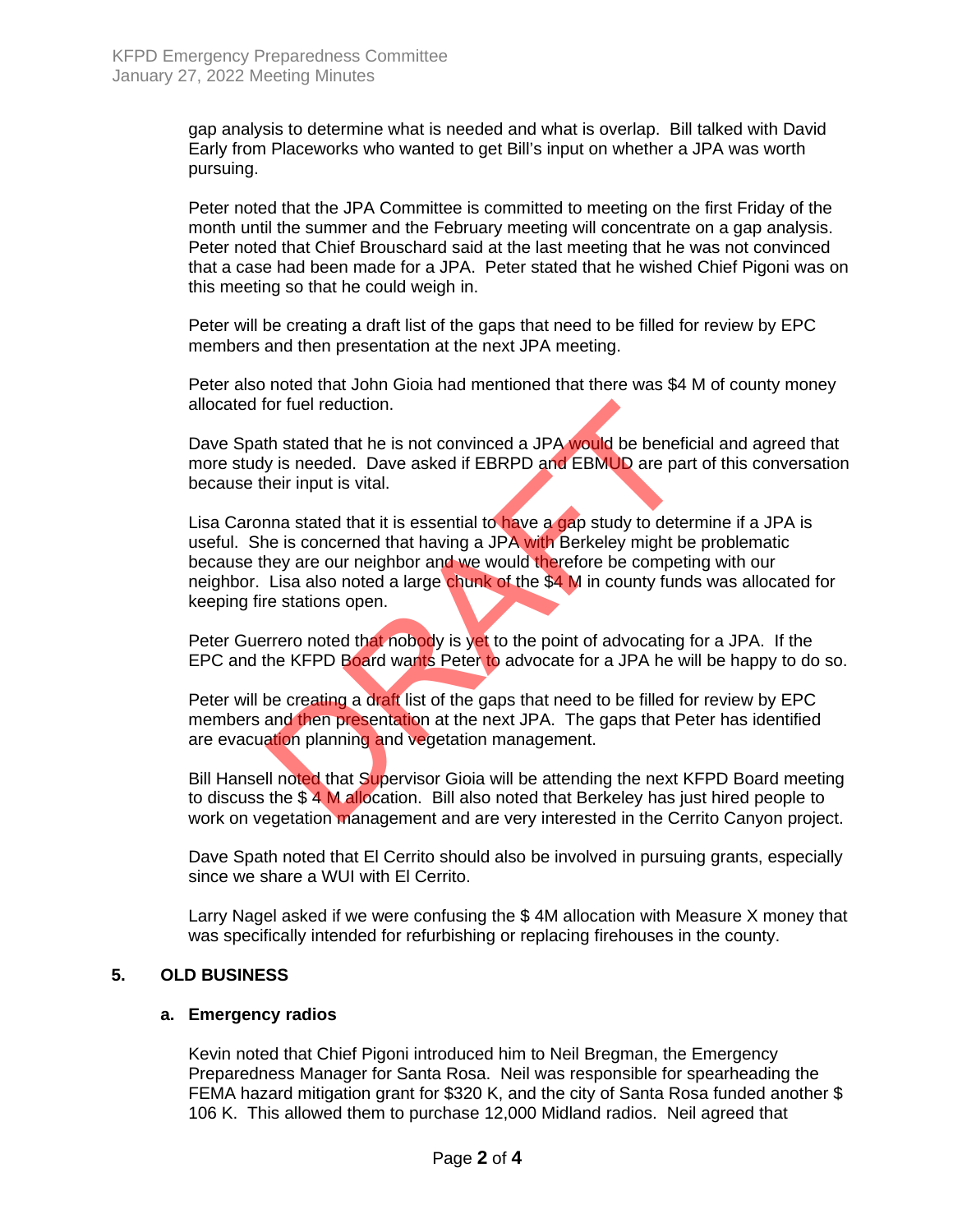announcements over NOAA would be more regional and Neil did not think the radios would be very useful for Kensington because they would not provide local information; rather, they would address more county-wide disasters.

Kevin noted that Chris Hilliard and Johnny Valenzuela are attempting to distribute 10 emergency radios to Kensington citizens, obtained through the CERT program by Chris, and that there could be 10 more. These radios would be distributed through the KPSC and would not involve either the KPPCSD or the KFPD.

Katie Gluck confirmed that the KPSC would be able to handle the distribution of the radios

Johnny noted that he and Chris intended to follow up with the citizens, with their permission, to make sure that the radios were working out.

#### **b. Other committee member reports**

Paul Moss reported on a new disaster alerting system, PhonEvite, that is presently used by Cortis Cooper for the Wildcat Watch Group. You establish a roster of people and can communicate with each other for as little as 5 cents a call.

#### **6. NEW BUSINESS**

## **a. Proposed renomination of EPC members for 2022**

Kevin asked everyone if they were willing to serve another year and no members declined. Kevin thanked everyone for their help.

**b. Initiative to organize Kensington communities** to raise awareness about emergency preparation, evacuation (including drills), and caring for those who will need help; plan for activities and materials; proposal to Board for support (potential Action) mmittee member reports<br>
s reported on a new disaster alerting system, PhonEvite,<br>
ortis Cooper for the Wildcat Watch Group. You establish<br>
smmunicate with each other for as little as 5 cents a call.<br>
SSS<br>
I renomination of

Kevin stated that with summer coming on and COVID waning, hopefully we can start neighborhood meetings for emergency awareness.

Johnny reported that he is working on getting together with existing neighborhood groups, mainly CERT groups. Johnny reviewed some campaigns for education, recruiting, and training.

Johnny stated that Chris Hilliard is working on contacting people who completed the survey.

Johnny noted that he met with Jim Yoke from Richmond. They are working on an evacuation drill.

David Spath agreed that preparedness works best on a block basis.

#### **c. Next steps in researching Outdoor Emergency Public Address Systems**

Proposal to establish a sub-committee to answer major questions, collect information, and plan to assess the views of residents on the issue (potential Action)